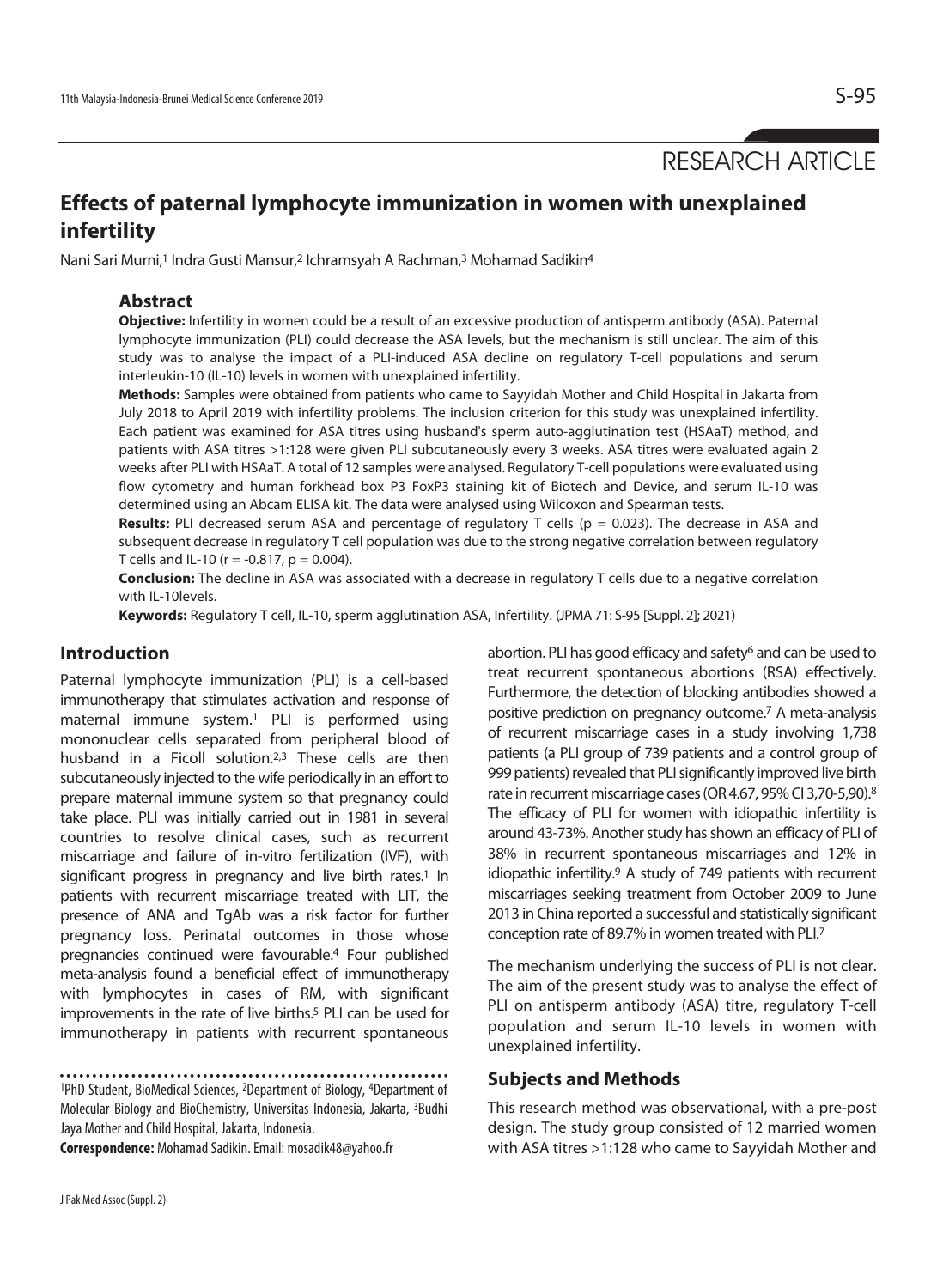Child Hospital in Jakarta from July 2018 to April 2019 with unexplained infertility problems. A further 15 virgin women were enrolled as negative controls. The study was approved by Research Ethics Committee of Faculty of Medicine University of Indonesia (Number: 0437/UN2.F1/ETIK/2018), and all 27 participants signed an informed consent before enrolment. The study group women were older (32.5 years; range 28-35 years) than the control group women (25 years; range 25-31 years). The median length of marriage in study group women was 3.95 years (range, 3-10 years).

Peripheral blood was sampled from all study group subjects and evaluated for ASA titres using husband's sperm auto-agglutination test (HSAaT) method. This test measured antisperm antibody reactivity with prepared sperm from each woman's husband, not the sperm from a non-husband. Evaluation of APA titre after paternal leukocyte immunization (PLI) treatment always uses husband's sperm. This method involves washing the sperm with buffer and then observing autoagglutination reaction under a microscope.

The regulatory T cell population was analysed by flow cytometry with a human FoxP3 staining kit from Biotech and Device. IL-10 was detected in serum samples using an Abcam Human ELISA kit. Two analyses were carried out on each sample, one at the beginning of induction and the other after PLI had been performed three times. Exclusion criteria in this study were subjects who failed to complete PLI treatment. Data were analysed with IBM SPSS version 25.0. Wilcoxon and Spearman correlations were used for analysis. Differences were considered significant at p<0.05.

# **Results**

The results for 12 study group samples are shown in Table-1.

Significant decrease was noted in ASA titres between baseline and post-PLI measurements ( $p = 0.002$ ). All respondents experienced a decrease in ASA titre after PLI. A significant decrease was also noted for regulatory T cell

**Table-2:** Spearman correlation test results for IL-10 levels and regulatory T-cell populations in women with unexplained infertility at Sayyidah Mother and Child Hospital in 2018.

|              | <b>Regulatory T cells population</b> |  |  |
|--------------|--------------------------------------|--|--|
| IL-10 levels | $-0,817$                             |  |  |
|              | 0,004                                |  |  |
|              | q                                    |  |  |

**Table-3:** Spearman test results for correlation of regulatory T-cell populations and IL-10 levels with ASA in women with unexplained infertility at Sayyidah Mother and Child Hospital in 2018.

|                              |   | ASA      |
|------------------------------|---|----------|
| Regulatory T-cell population | r | $-0.402$ |
|                              | р | 0.098    |
|                              | n | 12       |
| IL-10 levels                 | r | 0.573    |
|                              | р | 0.026    |
|                              | n | 12       |

population between baseline and post-PLI measurements after the decline in ASA ( $p = 0.023$ ); however, only 9 respondents experienced a decrease in regulator T cell population after the decline in ASA. The other 3 respondents experienced an increase in regulator T cell population after the decline in ASA.

A correlation test between the levels of regulatory T cell populations and IL-10 was performed on 9 respondents who experienced a decrease in regulator T cell population after a decline in ASA. The results are shown in Table-2.

Table-2 shows a strong and statistically significant negative correlation between population of regulatory T cells and IL-10 levels ( $p = 0.004$ ,  $r = -0.817$ ).

The correlation between ASA, IL-10 levels and regulatory T cell population is shown in Table-3.

# **Discussion**

**Table-1:** Baseline values for antisperm antibody (ASA) titres, regulatory T-cell populations and IL-10 in women with unexplained infertility following induction with paternal lymphocyte immunisation (PLI) at Sayyidah Mother and Child Hospital in 2018.

|                                                                | n  | Median (minimum-maximum)  | Mean $\pm$ SD             |       |
|----------------------------------------------------------------|----|---------------------------|---------------------------|-------|
| Baseline ASA titres                                            | 12 | 139,264 (2,048-1,048,576) | $266,410.7 \pm 384,098.4$ | 0.002 |
| ASA titres after PLI                                           | 12 | 1,024 (128-65,536)        | $11,434.7 \pm 19,872.9$   |       |
| Baseline regulatory T cell population (%)                      | 12 | $1.9(0.7-12.1)$           | $3.19 \pm 3.35$           | 0.023 |
| Regulatory T cells population after decrease in ASA titres (%) | 12 | $1.2(0.2-3)$              | $1.36 \pm 0.96$           |       |
| Baseline IL-10 level (pg/ml)                                   | 12 | 9.73 (0.87-298.84)        | $41.38 \pm 83.54$         | 0.388 |
| IL-10 level after decrease in ASA titres (pg/ml)               |    | 8.19 (0.79-529.89)        | $66.79 \pm 150.13$        |       |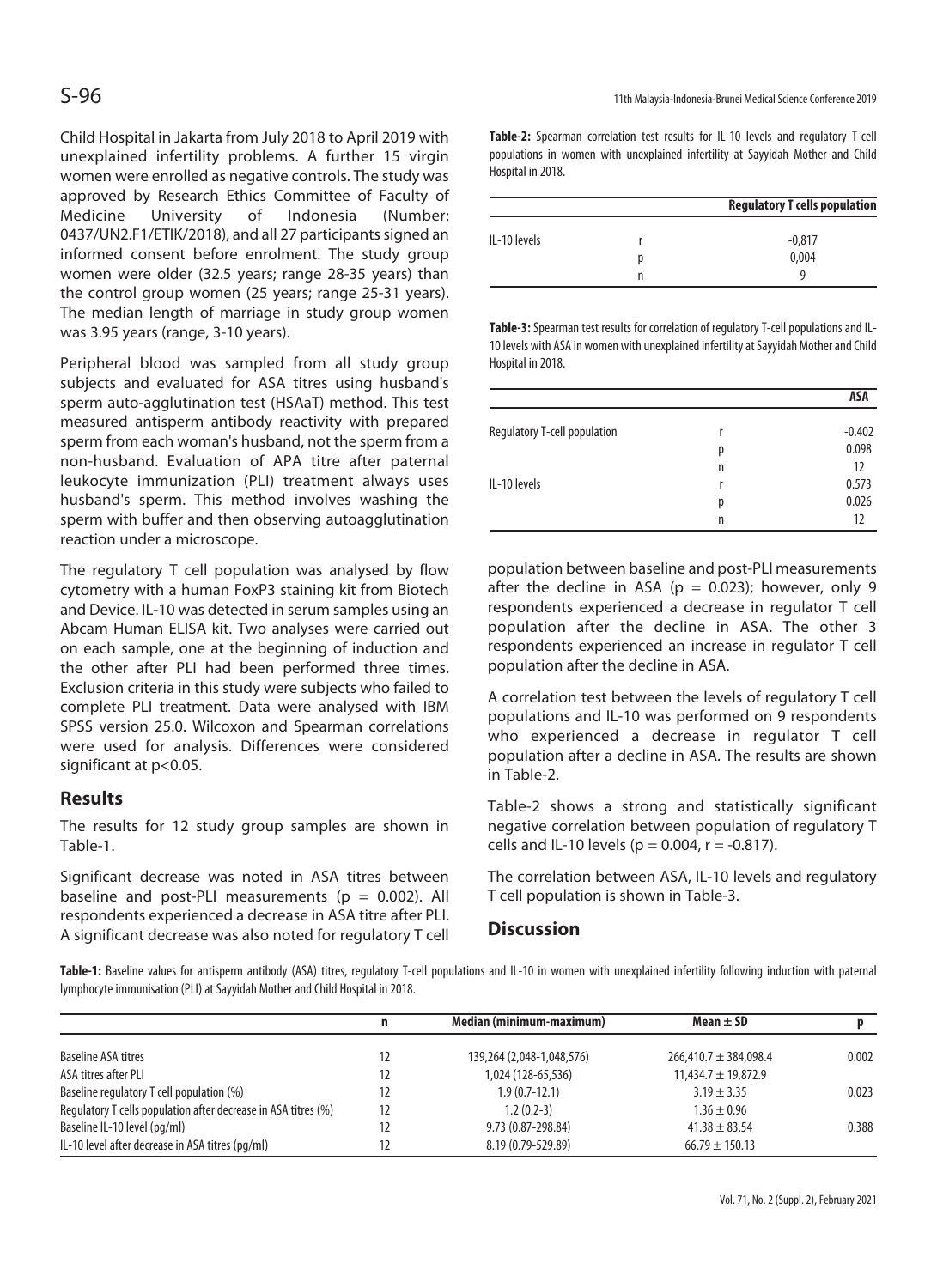A significant difference ( $p = 0.023$ ) was found between regulatory T-cell population at baseline and after the decline in ASA due to PLI. A correlation was noted between the decrease in regulatory T cell population and decreasing interleukin 10 levels. The decrease in regulatory T-cell population paralleled the decrease in ASA titre in 9 of the 12 study subjects. This response of Tcell population could therefore be explained either by a correlation with decrease in ASA titre and no effect of IL-10 or by a correlation with IL-10 level and no effect of ASA titre. A high serum level of IL-10 could inhibit the differentiation of Th1 cells into regulatory T cells.

The reduction in ASA induced by PLI in wife did not appear to have a direct effect on cellular immunity, and especially on levels of regulatory T cells, in this research. Decreased ASA instead affected humoral immunity, as indicated by changes in IL-10 ( $p = 0.026$ ,  $r = 0.573$ ). The regulatory theory on T helper cells is that IL-10 is produced by antigen presenting cells (APCs) and Th2 cells to inhibit the cytokines secreted by Th1 cells.10 The Th1 cells that would ordinarily differentiate into regulatory T cells are suppressed by secretion of IL-10 by the Th2 cells. Regulatory T cells are known to play a role in protective immune responses through increases in Th1 or Th17 responses.11

Regulatory T cells serve as immunoregulators and induce immune tolerance. About 5-10% of CD4+ T cells are regulatory T cells that express CD25+FoxP3+.12 Regulatory T cells inhibit proliferation and production of cytokines by CD4+ and CD8+ cells,13 production of immunoglobulins by B cells, cytotoxic activity of natural killer (NK) cells and dendritic cell maturation. These responses in turn lead to immune tolerance.14 However, besides cytokines (in this case, IL-10), other factors, such as adipokines, pregnancy hormones and seminal fluid, also have immunoregulatory activity and influence the success of pregnancy by increasing the number and activity of regulatory T cells.15

IL-10 is an anti-inflammatory cytokine produced by Th2 cells and inhibits the action of pro-inflammatory cytokines such as IL-1, IL-6, IL-12 and TNF. IL-10 also inhibits APCs by inhibiting major histocompatibility complex (MHC) class II expression and inhibiting the action of co-stimulator molecules, such as CD 80 and CD 86. Biologically, IL-10 binds to IL-10R1 and IL-10R2 receptors that specifically initiate cascade signals. IL-10 activates the Janus kinase (JAK) and STAT pathways. In a normal pregnancy, IL-10 increases during trimesters I and II, but not in trimester III.16 IL-10 can normalize blood pressure and endothelial function in pregnancy-induced hypertensive rats and may be beneficial in women with

hypertensive disorders of pregnancy.17 Hypothesised that alteration in expression of IL-10 is also associated with the incidence of the complications, regulation of IL10 expression during normal pregnancy is cautiously regulated.18 In the absence of a high serum level of IL-10, regulatory T cells will increase if ASA decreases, whereas a high serum level of interleukin 10 could inhibit this increase in the regulatory T-cell population.

#### **Conclusion**

The decrease in ASA following PLI does not directly affect regulator T cell population as a cellular immune response. Instead, the decrease in ASA increases the serum IL-10 level as a humoral immune response, and this change in IL-10 level decreases regulatory T cell population.

**Acknowledgement:** None to declare.

**Disclaimer:** None to declare.

**Conflict of Interest:** None to declare.

**Funding Disclosure:** This project was supported by Beasiswa Unggulan Dosen Indonesia-Lembaga Pengelola Dana Pendidikan (BUDI-LPDP) 2016.

#### **References**

- 1. Abdolmohammadi-Vahid S, Danaii S, Hamdi K, Jadidi-Niaragh F, Ahmadi M, Yousefi M. Novel immunotherapeutic approaches for treatment of infertility. Biomed Pharmacother 2016;84:1449-59. doi: 10.1016/j.biopha.2016.10.062.
- 2. Isolation of mononuclear cells: methodology and applications. [Online] 2010 [Cited 2020 November 16]. Avalaible from URL: https://www.sigmaaldrich.com/content/dam/sigmaaldrich/docs/Sigma-Aldrich/General\_Information/1/ge-isolationof-mononuclear-cells.pdf
- 3. Pasaribu DMR. Mononucleus Cell Separation and Cell Culture for Chromosome Analysis. J Kedokt Meditek 2012;18:20-5.
- 4. Cavalcante MB, Costa Fda S, Araujo Júnior E, Barini R. Risk factors associated with a new pregnancy loss and perinatal outcomes in cases of recurrent miscarriage treated with lymphocyte immunotherapy. J Matern Fetal Neonatal Med 2015;28:1082-6. doi: 10.3109/14767058.2014.943175.
- 5. Cavalcante MB, Sarno M, Araujo Júnior E, Da Silva Costa F, Barini R. Lymphocyte immunotherapy in the treatment of recurrent miscarriage: systematic review and meta-analysis. Arch Gynecol Obstet 2017;295:511-8. doi: 10.1007/s00404-016-4270-z.
- 6. Liang X, Qiu T, Qiu L, Wang X, Zhao A, Lin Q. Female third party lymphocytes are effective for immunotherapy of patients with unexplained primary recurrent spontaneous abortion: A retrospective analysis of outcomes. Eur J Contracept Reprod Health Care 2015; 20: 428-37. doi: 10.3109/13625187.2015.1046593.
- 7. Chen JL, Yang JM, Huang YZ, Li Y. Clinical observation of lymphocyte active immunotherapy in 380 patients with unexplained recurrent spontaneous abortion. Int Immunopharmacol 2016; 40: 347-50. doi: 10.1016/j.intimp.2016.09.018.
- 8. Liu Z, Xu H, Kang X, Wang T, He L, Zhao A. Allogenic Lymphocyte Immunotherapy for Unexplained Recurrent Spontaneous